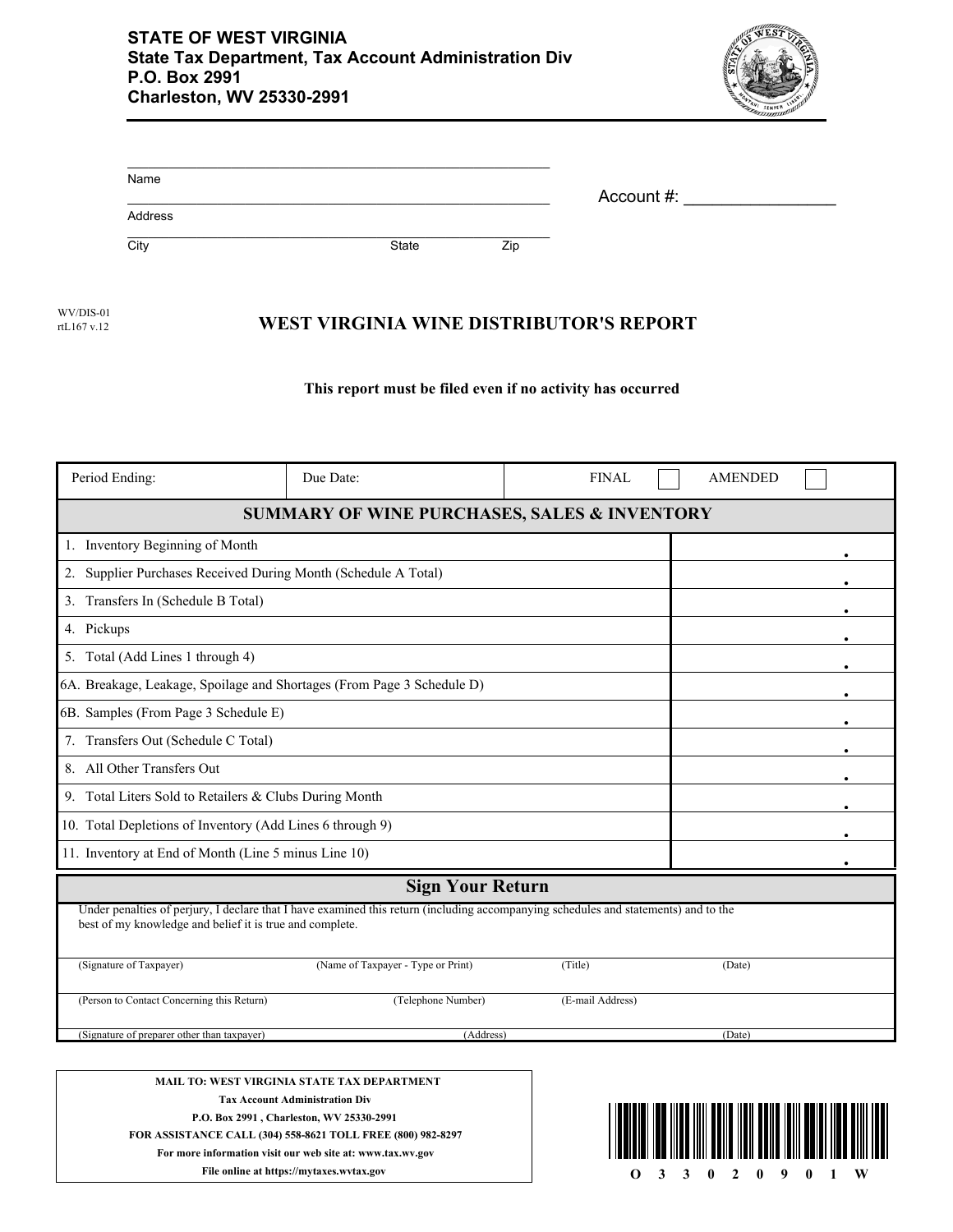| <b>SCHEDULE A - SUPPLIER PURCHASES</b> (List Only Purchases From Suppliers) |                 |                     |                       |                     |  |
|-----------------------------------------------------------------------------|-----------------|---------------------|-----------------------|---------------------|--|
| <b>SUPPLIER</b>                                                             | <b>LOCATION</b> | <b>INVOICE DATE</b> | <b>INVOICE NUMBER</b> | <b>TOTAL LITERS</b> |  |
|                                                                             |                 |                     |                       |                     |  |
|                                                                             |                 |                     |                       |                     |  |
|                                                                             |                 |                     |                       |                     |  |
|                                                                             |                 |                     |                       |                     |  |
|                                                                             |                 |                     |                       |                     |  |
|                                                                             |                 |                     |                       |                     |  |
|                                                                             |                 |                     |                       |                     |  |
|                                                                             |                 |                     |                       |                     |  |
|                                                                             |                 |                     |                       |                     |  |
|                                                                             |                 |                     |                       |                     |  |
| Total Schedule A (Enter here and on page 1, line 2)                         |                 |                     |                       |                     |  |

Taxpayers reporting more than ten (10) invoices should file electronically at, www.MyTaxes.wvtax.gov.

| <b>SCHEDULE B - TRANSFERS IN (List Only Purchase Transfers From Other WV Distributors)</b> |                 |                     |                       |                     |  |
|--------------------------------------------------------------------------------------------|-----------------|---------------------|-----------------------|---------------------|--|
| <b>SUPPLIER</b>                                                                            | <b>LOCATION</b> | <b>INVOICE DATE</b> | <b>INVOICE NUMBER</b> | <b>TOTAL LITERS</b> |  |
|                                                                                            |                 |                     |                       |                     |  |
|                                                                                            |                 |                     |                       |                     |  |
|                                                                                            |                 |                     |                       |                     |  |
|                                                                                            |                 |                     |                       |                     |  |
|                                                                                            |                 |                     |                       |                     |  |
|                                                                                            |                 |                     |                       |                     |  |
|                                                                                            |                 |                     |                       |                     |  |
|                                                                                            |                 |                     |                       |                     |  |
|                                                                                            |                 |                     |                       |                     |  |
|                                                                                            |                 |                     |                       |                     |  |
| Total Schedule B (Enter here and on page 1, line 3)                                        |                 |                     |                       |                     |  |

Taxpayers reporting more than ten (10) invoices should file electronically at, www.MyTaxes.wvtax.gov.